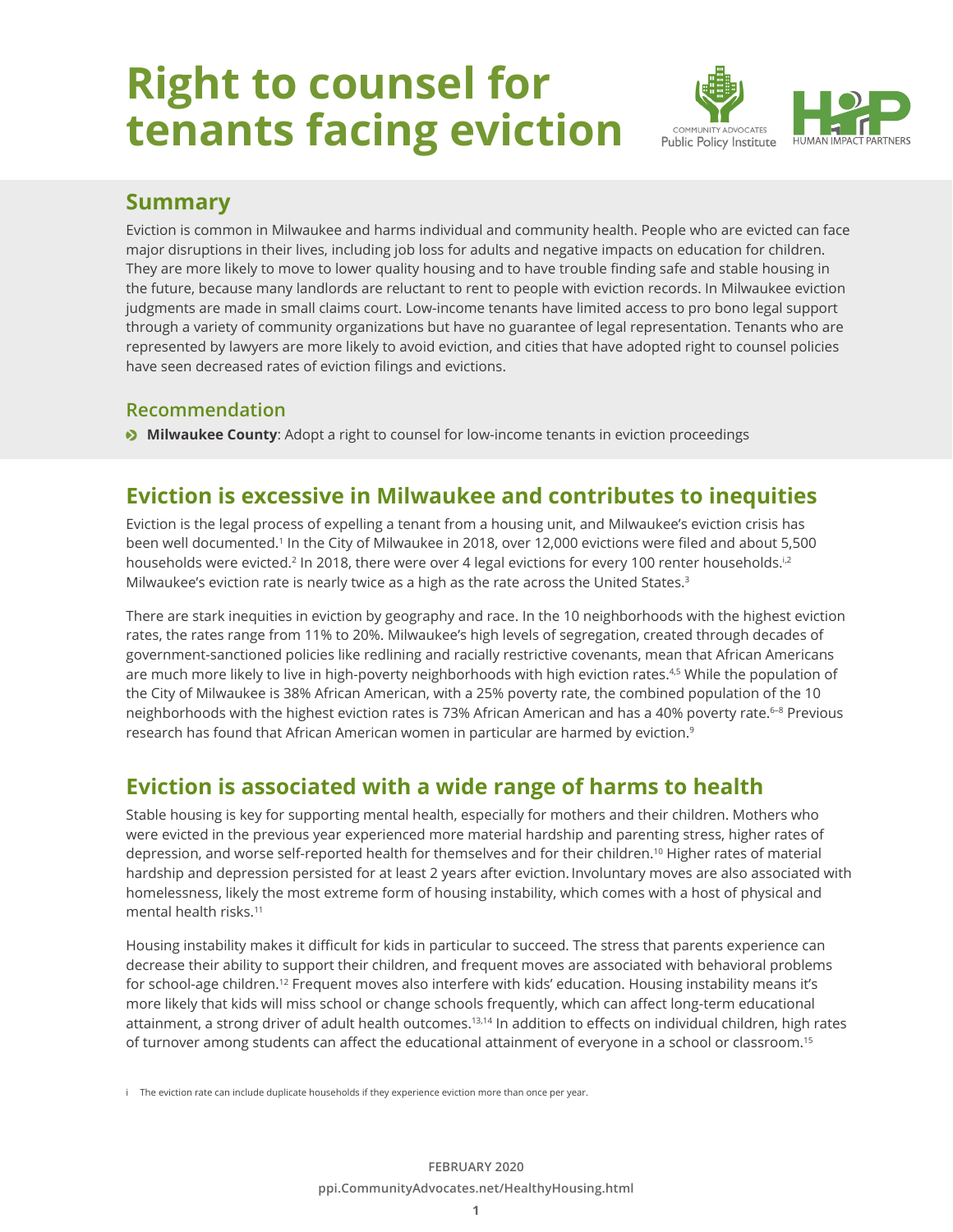If someone has been evicted, or even just had an eviction filed against them, these records are publicly available online on Wisconsin's Consolidated Court Automation Programs (CCAP). The lasting consequences of eviction also include harm to future employment and earnings, making it harder for people to earn steady incomes that support housing and community stability.10

## **The eviction process**

Legal eviction proceedings in Wisconsin follow this basic process<sup>16</sup>:

- A landlord must give their tenant an eviction notice in writing before filing an eviction in court. Depending on the reason for eviction, notice can range from 5 to 30 days, and the tenant may be given an opportunity to address the problem (e.g., to pay a late rent payment).
- After the notice period, the landlord must file paperwork in court to pursue a legal eviction filing and court hearing. The tenant must be given at least 5 days' notice of a court hearing.
- Eviction cases are handled in small claims court. A judge can rule in favor of the landlord or tenant, or the parties can agree to a "stipulated dismissal" in which the case is dismissed if the tenant agrees to certain conditions such as a rent payment plan.
- If the judge rules in favor of the landlord, the landlord must file additional paperwork with the court and the County Sheriff's office, and the Sheriff's Office then must ensure that the tenant leaves the unit within 10 days.

#### **Court is challenging for tenants, and legal representation is limited**

The majority of tenants facing eviction in Milwaukee do not have legal representation, and available representation is limited in scope, although the network of legal services is growing. Currently, someone facing eviction from private housing in Milwaukee County has access to limited, same-day representation 3 to 4 days a week through Legal Action of Wisconsin's Eviction Defense Project, based in the County Courthouse.16 Tenants can also obtain "extended representation" from Legal Action of Wisconsin and the Legal Aid Society of Milwaukee, when these organizations have staff capacity.<sup>16</sup> With extended representation, lawyers are able to do additional research, prepare documents in support of a client's case, and attend multiple court dates. Other pro bono representation may be available from private attorneys and other community organizations.

Court can be confusing and difficult to navigate for tenants facing eviction. While judges and landlords are generally comfortable and familiar with the court system, tenants are often in crisis, facing the enormous stress of the loss of their home. In the words of one housing counselor:

> *I always try to warn people that what's fair and what's legal are not the same thing. So tenants go to court and they think 'well I'm gonna tell this judge this and I'm gonna win.' . . . The landlords, this is their business, they know what check marks they're trying to accomplish.*

> > — Housing Service Provider in Milwaukee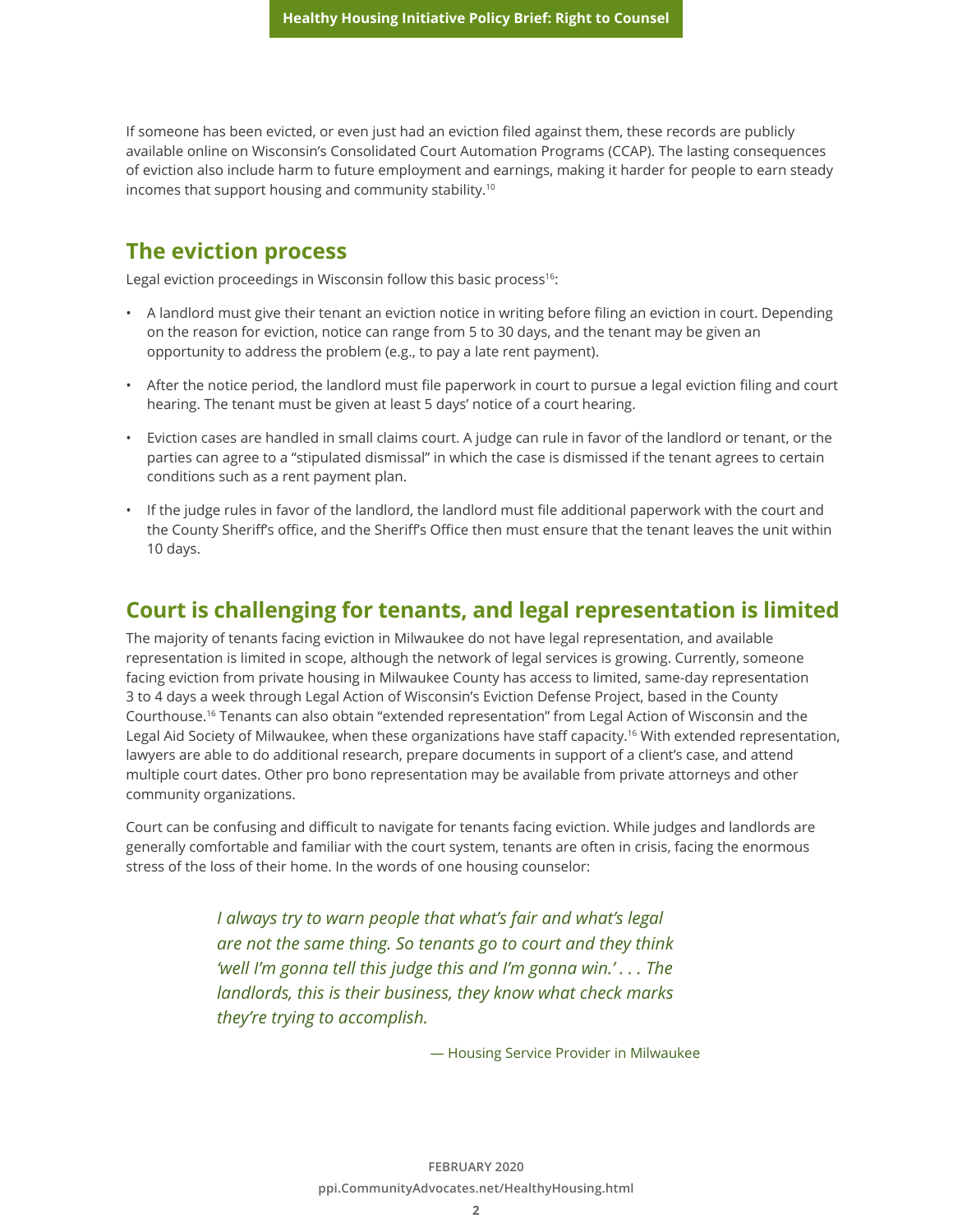#### **People with legal representation have better outcomes**

Tenants with counsel have better outcomes in eviction court, whether that is avoiding eviction entirely or negotiating a more favorable plan and timeline to move out of a housing unit and avoid homelessness. Expanded funding for legal aid in New York City beginning in 2013 led to a major drop in evictions, and when the city implemented a limited right to counsel in 20 ZIP Codes in 2017, those neighborhoods saw a steep decline in eviction proceedings compared with other areas.<sup>17</sup> A pilot program similar to Milwaukee's Eviction Defense Project in Lansing, Michigan, found a reduction in the rate of formal and informal evictions, as well as a reduction in defaults when tenants don't show up to their court dates.<sup>18</sup>

#### **Recommendation**

Given the harms to health caused by eviction, and the evidence that increased legal representation reduces evictions, we recommend that Milwaukee join the growing right to counsel movement.

 $\bullet$  **Milwaukee County:** Establish a right to counsel for low-income tenants facing eviction

#### **Examples**

Multiple cities have passed a right to counsel for low-income tenants in eviction proceedings.

| Location                                  | Year passed | Income limits and other details                                                                                                                                                                                  |
|-------------------------------------------|-------------|------------------------------------------------------------------------------------------------------------------------------------------------------------------------------------------------------------------|
| New York City<br>$(\checkmark)$           | 2017        | Below 200% of the federal poverty line<br>$\bullet$<br>Tenants must live in certain ZIP Codes with high eviction rates,<br>$\bullet$<br>and the program has a 5-year plan to cover the entire city <sup>17</sup> |
| Newark, NJ                                | 2018        | Below 200% of the federal poverty line <sup>19</sup><br>$\bullet$                                                                                                                                                |
| San Francisco, CA<br>$\blacktriangledown$ | 2018        | $\cdot$ No income limits <sup>20</sup>                                                                                                                                                                           |
| Philadelphia, PA                          | 2019        | Below 200% of the federal poverty line <sup>21</sup><br>$\bullet$                                                                                                                                                |
| Cleveland, OH                             | 2019        | Below 100% of the federal poverty line<br>$\bullet$<br>Tenants must have at least one child living with them <sup>22</sup><br>$\bullet$                                                                          |

## **Complementary policies and programs**

- **• Tenant-landlord mediation:** Mediation supports tenants and landlords in finding mutually beneficial resolutions to disputes outside of court.
- **• Rental resource center and expanded training:** A rental resource center would provide streamlined access to information and services for tenants and landlords and expanded training opportunities on their rights and responsibilities.
- **• Consolidated Court Automation Programs (CCAP) reform**: Reforms to CCAP should seal eviction filings in which a landlord did not prevail and reduce the amount of time that completed evictions are publicly available.
- **• Just-cause eviction:** Just-cause eviction policies limit and clarify the specific reasons that a landlord can evict a tenant.